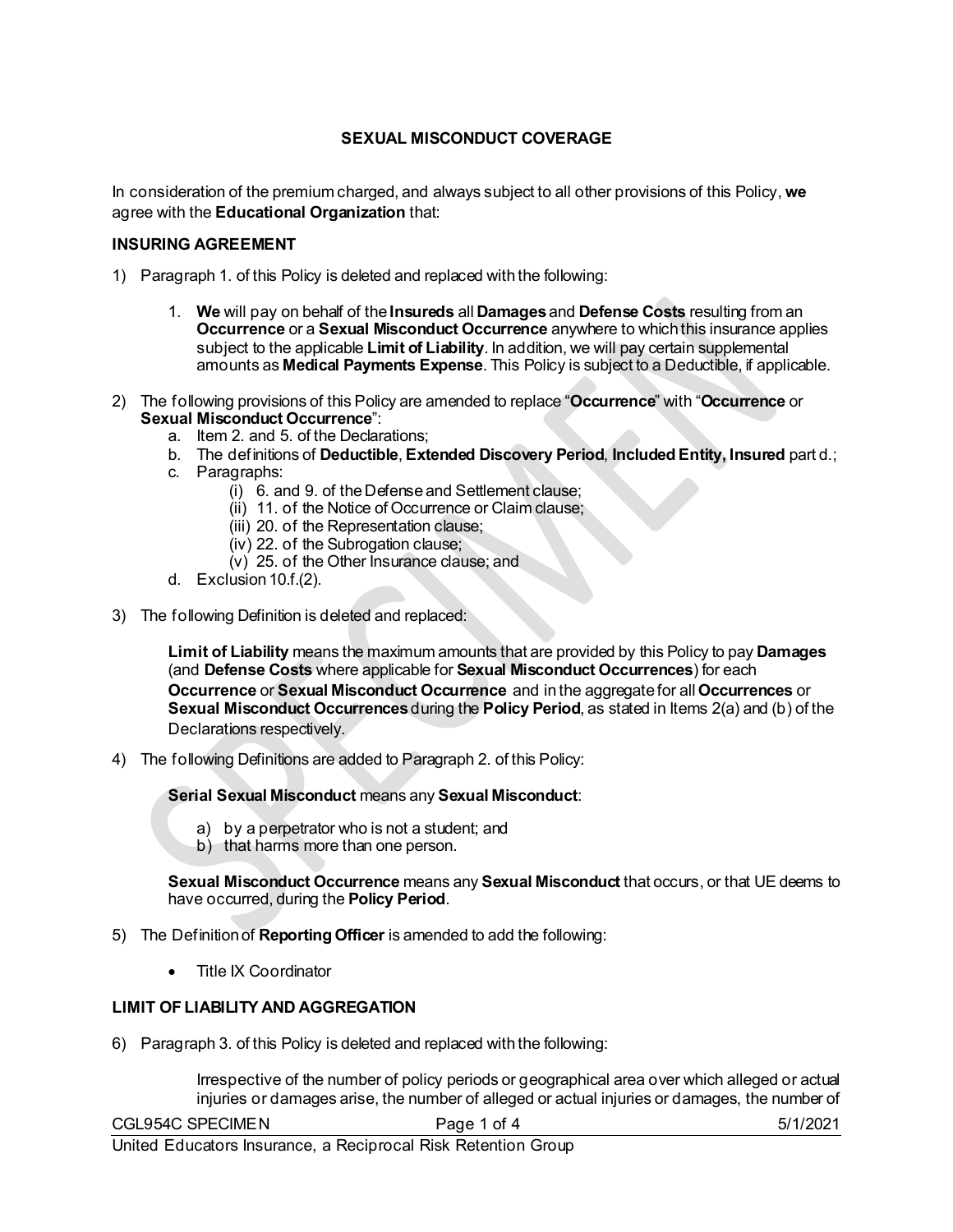persons who sustain alleged or actual injuries or damages, or the number of **Claims** made or suits brought against one or more **Insureds**, on account of one or more **Occurrences** or **Sexual Misconduct Occurrences**, **our** liability for all **Damages** is limited to the amount stated in item 2.(a) of the Declarations for each **Occurrence** or **Sexual Misconduct Occurrence**, and the amount stated in item 2.(b) of the Declarations in the aggregate combined for all such **Occurrences** and **Sexual Misconduct Occurrences** covered by this Policy. Provided, however, the **Limit of Liability** for all **Sexual Misconduct Occurrences** occurring, or deemed to have occurred, during this **Policy Period**, and first reported to **us** ten years or more after the end of this **Policy Period** shall be inclusive of **Defense Costs**.

All **Bodily Injury**, **Property Damage**, **Personal Injury** or **Advertising Injury** attributable directly or indirectly to the same accident, event, cause, defect or hazard, or failure to warn of such, or to the same or similar conditions, shall be deemed to constitute one single **Occurrence**, irrespective of the number of policy periods or geographical area over which alleged or actual injuries or damages arise, the number of alleged or actual injuries or damages sustained, the number of persons who sustain alleged or actual injuries or damages, or the number of **Claims** made against one or more **Insureds**.

In addition to the above, for all **Occurrences** or arising out of or related to:

## i. **Included Entity's Products**

Any alleged or actual injuries or damages that are directly or indirectly attributable to the design, formulation, manufacture, distribution, use, operation, maintenance or repair of an **Included Entity's Products** or the failure to warn as to its use, operation or maintenance shall be deemed to constitute one single **Occurrence**, irrespective of the number of policy periods or geographical area over which alleged or actual injuries or damages arise; the number of such alleged or actual injuries or damages sustained; the number of persons who sustain alleged or actual injuries or damages; or the number of **Claims** made against one or more **Insureds**.

## ii. **Athletic Traumatic Brain Injury**

The following circumstances listed below which in any way cause, result in, and/or are related or connected to **Athletic Traumatic Brain Injury**, including any related **Medical Services**, shall collectively be grouped together and deemed to constitute one single **Occurrence**, irrespective of the number of policy periods or geographical area over which alleged or actual injuries or damages arise, the number of such alleged or actual injuries or damages sustained, the number of persons who sustain alleged or actual injuries or damage, or the number of **Claims** made against one or more **Insureds**:

- (1) any and all related accidents during the **Policy Period**;
- (2) the continuous, intermittent or repeated exposures to the same or similar conditions that commence during the **Policy Period**; or
- (3) formal or informal policies, practices, procedures or courses of conduct that commence during the **Policy Period**.

For **Sexual Misconduct Occurrences**, any **Sexual Misconduct** by a single perpetrator or by more than one perpetrator acting in concert with one another that occurs while the **Educational Organization** maintains primary or buffer excess coverage for **Sexual Misconduct** with **us** shall be deemed to constitute one **Sexual Misconduct Occurrence**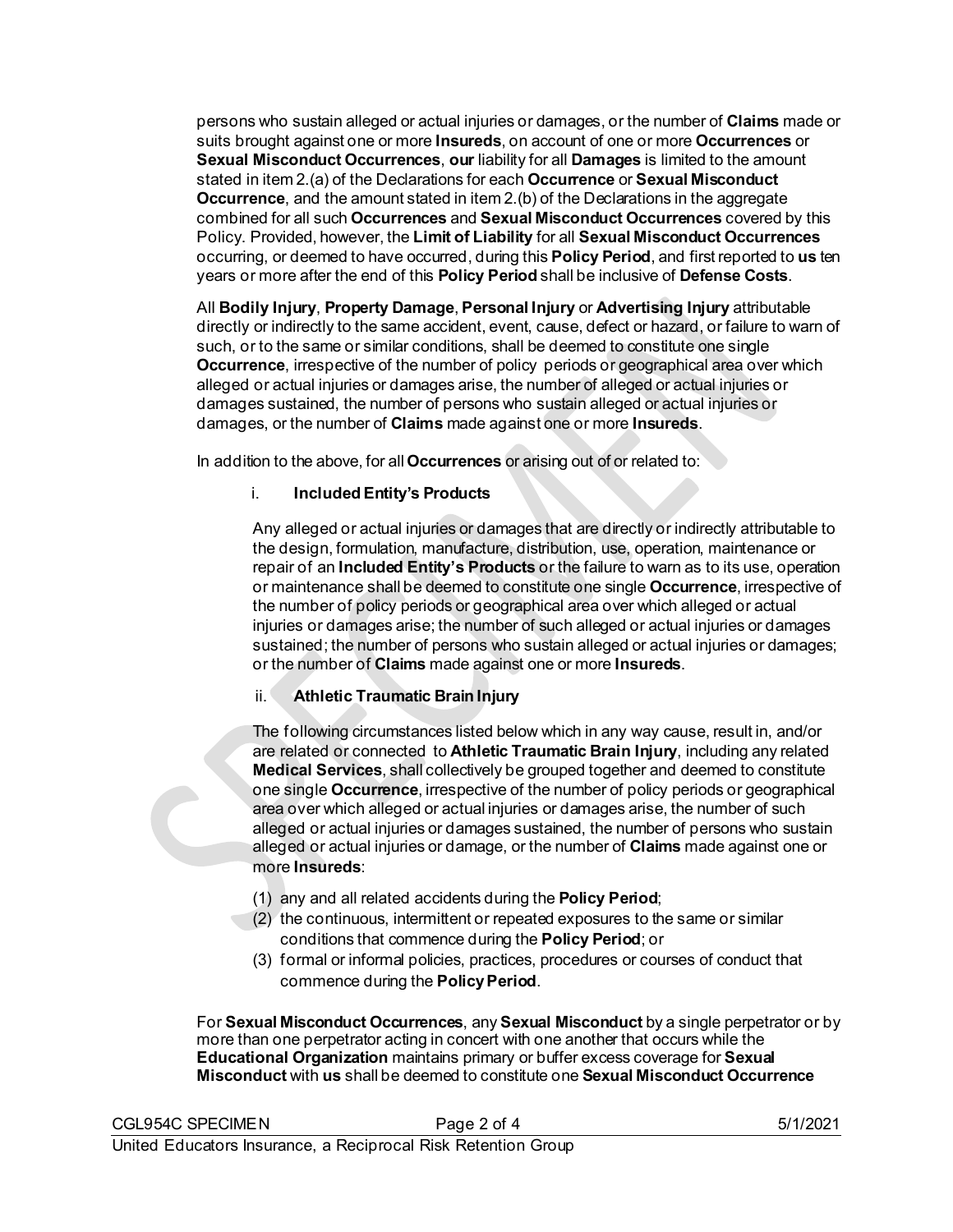taking place on the date of the first **incident of Sexual Misconduct** by that perpetrator or perpetrators acting in concert with one another irrespective of the:

- a. geographical area over which the alleged or actual injuries or damages arise;
- b. number of policies issued by **us** to the **Educational Organization** on which any **Claims** are made;
- c. number of alleged or actual injuries or damages sustained;
- d. number of persons who sustain alleged or actual injuries or damages; or
- e. number of **Claims** made against one or more **Insureds**.

Any physical assault or abuse committed by or alleged to have been committed by a perpetrator of **Sexual Misconduct** or perpetrators acting in concert with one another shall be deemed to be part of a single **Sexual Misconduct Occurrence** and shall not give rise to a separate **Occurrence** for the physical assault or abuse.

7) Paragraph 5. of this Policy is amended to add:

Provided, however, that for any **Sexual Misconduct Occurrence** that occurs, or is deemed to have occurred, during this **Policy Period** and is first reported to **us** ten years or more after the end of this **Policy Period**, **we** shall have no further obligation after the **Limit of Liability** has been exhausted by payment of **Defense Costs** and **Damages**.

- 8) Paragraph 7. of this Policy is deleted and replaced with the following:
	- 7. **We** will pay subject to the **Deductible**, if applicable, all reasonable **Defense Costs** incurred by **us** or by the **Insureds** with **our** prior consent (which **we**will not unreasonably withhold or delay).

**Our** payment of **Defense Costs** under this Policy will be in addition to the **Limit of Liability**. Provided, however, that for any **Sexual Misconduct Occurrence** that occurs, or is deemed to have occurred, during this **Policy Period** and is first reported to **us** ten years or more after the end of this **Policy Period**, **our** payment of **Defense Costs** will not be in addition to the **Limit of Liability** but, instead, will be subject to the **Limit of Liability** of this Policy.

## **EXCLUSIONS**

- 9) Unless otherwise provided herein, the coverage provided under this endorsement is subject to all other Exclusions in Paragraph 10. of this Policy, including, but not limited to, Exclusion 10.f.
- 10) Exclusion 10.h. of this Policy is deleted and replaced with the following:

h.

- (i) any **Claim** brought by an individual challenging an **Included Entity's** handling of allegations of **Sexual Misconduct** against them, including but not limited to **Claims** challenging the fairness or adequacy of the **Student Discipline Process**;
- (ii) the liability of any person who either engaged in **Sexual Misconduct** or knew about **Child Molestation** but failed to report it to law enforcement, child protective services or any equivalent state agency; provided, however, that if after a final civil adjudication it is determined that an accused person did not engage in or fail to report **Sexual Misconduct**, **we** will reimburse **Defense Costs** for that person;
- (iii) any liability arising out of or related to a **Sexual Misconduct Occurrence** covered in whole or in part by any other primary or buffer excess general liability policy issued by **us**;
- (iv) any liability for **Sexual Misconduct** occurring after the **Policy Period**, if the **Educational Organization** no longer maintains primary or buffer excess coverage for **Sexual Misconduct** with **us** at the time of that **Sexual Misconduct**;